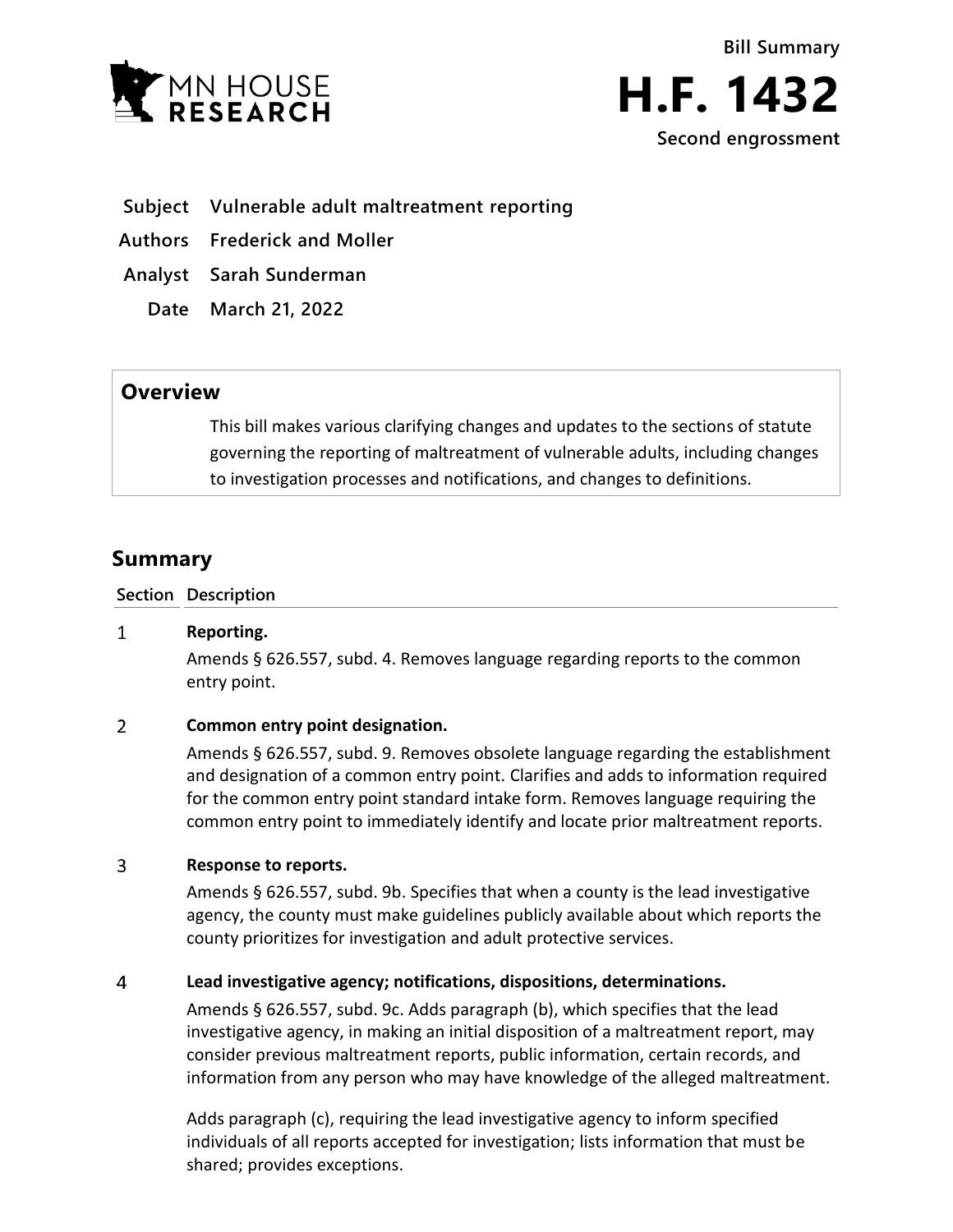### **Section Description**

Adds paragraph (d), specifying that the county agency may offer assistance when the agency does not accept a report for adult protective services or investigation.

Adds paragraph (e), allowing the county to coordinate and share data with Tribes and case management agencies, as allowed under chapter 13. Specifies that the identity of a reporter must not be disclosed except as authorized under statute.

Adds paragraph (f), requiring the lead investigative agency to coordinate with specified entities while investigating and providing protective services; allows coordination with support persons.

Specifies that when DHS is the lead investigative agency, it must provide a copy of the public investigation memorandum within ten calendar days of completing the final disposition, to specified persons.

Adds paragraph (l), which specifies that when the county is the lead investigative agency, it must provide notification of the final disposition within ten calendar days, to specified persons.

#### 5 **Administrative reconsideration; review panel.**

Amends § 626.557, subd. 9d. Specifies that the Vulnerable Adult Maltreatment Review Panel must not conduct a review of a final disposition if the interested person making the request on behalf of the vulnerable adult is also the individual or facility alleged responsible for the maltreatment of the vulnerable adult.

#### 6 **Duties of county social service agency.**

Amends § 626.557, subd. 10. Makes clarifying changes; adds requirements in paragraphs (b), (c), (d), and (e) for county social service agency investigations and final dispositions.

#### $\overline{7}$ **Investigations; guidelines.**

Amends § 626.557, subd. 10b. Makes clarifying terminology changes; adds paragraph (c) listing activities the lead investigative agency must conduct as appropriate to further an investigation, prevent further maltreatment, or safeguard the vulnerable adult.

Adds paragraph (d) specifying circumstances under which the lead investigative agency may decide not to interview a vulnerable adult, reporter, or witness.

#### 8 **Data management.**

Amends § 626.557, subd. 12b. Makes clarifying changes; clarifies that investigative data are confidential data on individuals or protected nonpublic data as defined